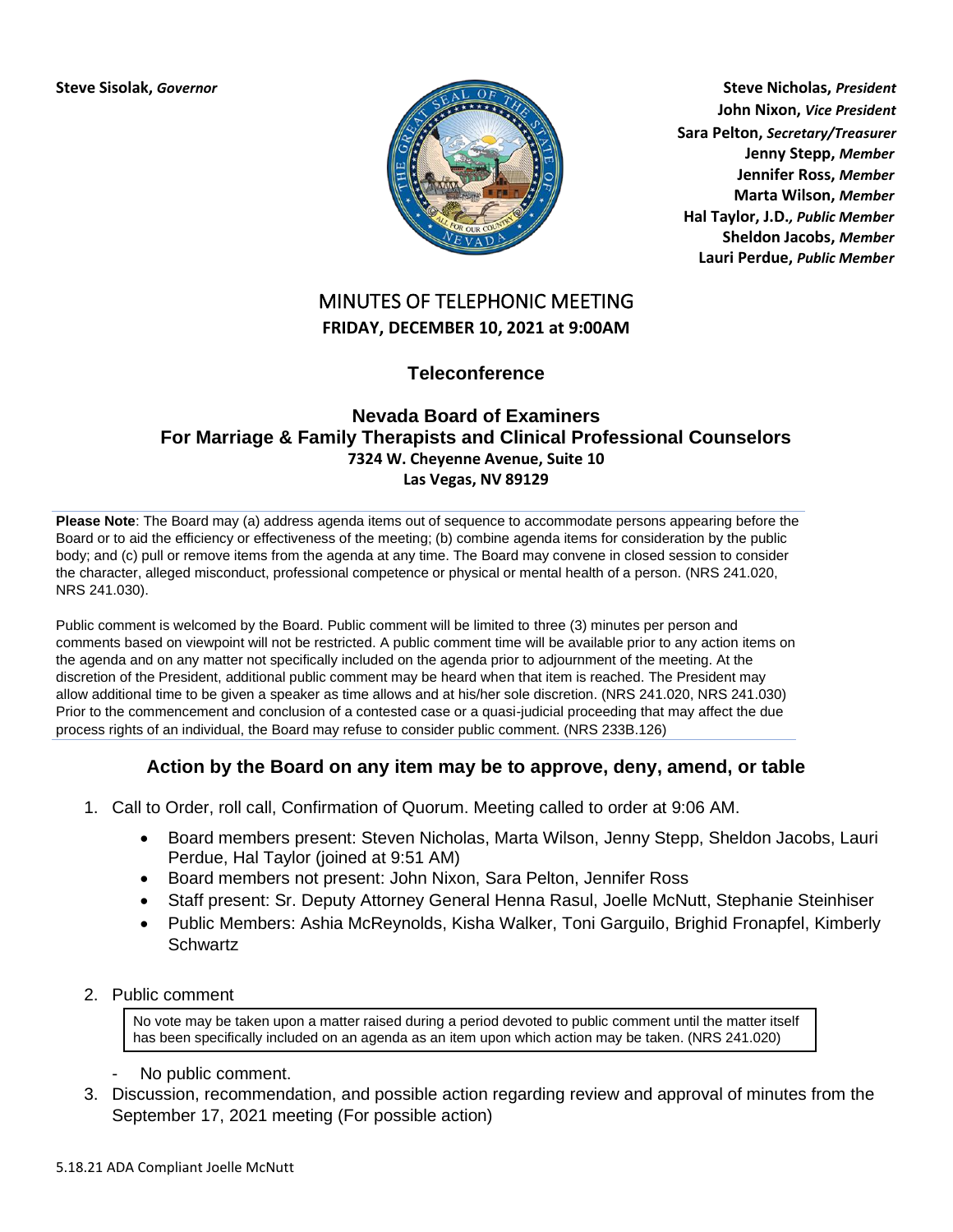- Steve: Let's go to agenda item number three and this will be to discuss recommend the approval of our minutes from September 17, 2021. I was not in attendance, so I will be abstaining from that approval vote. Is there any review or discussion for the meeting minutes dated back to September? Being none, will somebody please make a motion to approve the meeting minutes from September 17, 2021. I'll also need a second.
- Motion to approve minutes from September 17th: Sheldon 1<sup>st</sup>, Lauri 2<sup>nd</sup>. Steve abstains; Motion approved.
- 4. Review/Decision regarding the following licensees who have petitioned the Board to be Primary Supervisors for Marriage and Family Therapist (MFT) and Clinical Professional Counselor (CPC) Interns: (For possible action)

| <b>Supervision Applicant</b> | <b>AAMFT Approved</b><br><b>Supervisor/Supervisor</b><br><b>Candidate or CCE</b><br><b>Approved Certificate/</b><br><b>Supervisor Course</b> | <b>Transcript of 45-</b><br>hour<br>Graduate-level<br><b>Supervision Course</b> | <b>Mentor Signature of</b><br><b>Supervisory</b><br><b>Experience</b> |
|------------------------------|----------------------------------------------------------------------------------------------------------------------------------------------|---------------------------------------------------------------------------------|-----------------------------------------------------------------------|
| Paula Johnson                | Yes                                                                                                                                          | N/A                                                                             | N/A                                                                   |
| <b>Tanea McKee</b>           | Yes                                                                                                                                          | N/A                                                                             | N/A                                                                   |
| <b>Denise Manandik</b>       | Yes                                                                                                                                          | N/A                                                                             | N/A                                                                   |
| <b>Ashia McReynolds</b>      | Yes                                                                                                                                          | N/A                                                                             | N/A                                                                   |
| <b>Kimberly Kerr</b>         | Yes                                                                                                                                          | N/A                                                                             | N/A                                                                   |
| Jennifer Antonucci           | Yes                                                                                                                                          | N/A                                                                             | N/A                                                                   |

- Steve: We are going to try to onboard some new supervisors. This is to review the applications and discuss the following licensees who have petitioned our board to be primary supervisors for MFTs and CPCs. As I reviewed these, I have a couple of clarifying comments and or questions. For example, the first one, Paula Johnson, when she checked the transcript showing at least a fortyfive-hour graduate level supervision course. I believe it's just a checkbox error because she has her ACS Certification.
- Joelle: Paula was on the agenda for July and her application was denied. I put her application back in for review now she has her certificate. I'm sorry about that.
- Steve: It's just the incorrect box that is checked because it should be on the top half of the form. Other than that, I don't see anything out of order for her. I see that Tanea McKee's address is in Georgia. I also see reciprocity.
- Joelle: Correct.
- Steve: Miss McKee is licensed in Nevada?
- Joelle: Correct.
- Steve: I'm wondering if Miss McKee will be practicing supervision from Georgia. I question the risks and accountability practices of supervision from afar, let alone out of state. I also see that Denise Manandik has an address in Truckee, California. I also see a reciprocity license, correct?
- Joelle: Correct.
- Steve: Do you know if she is practicing in California or Nevada or supervising folks?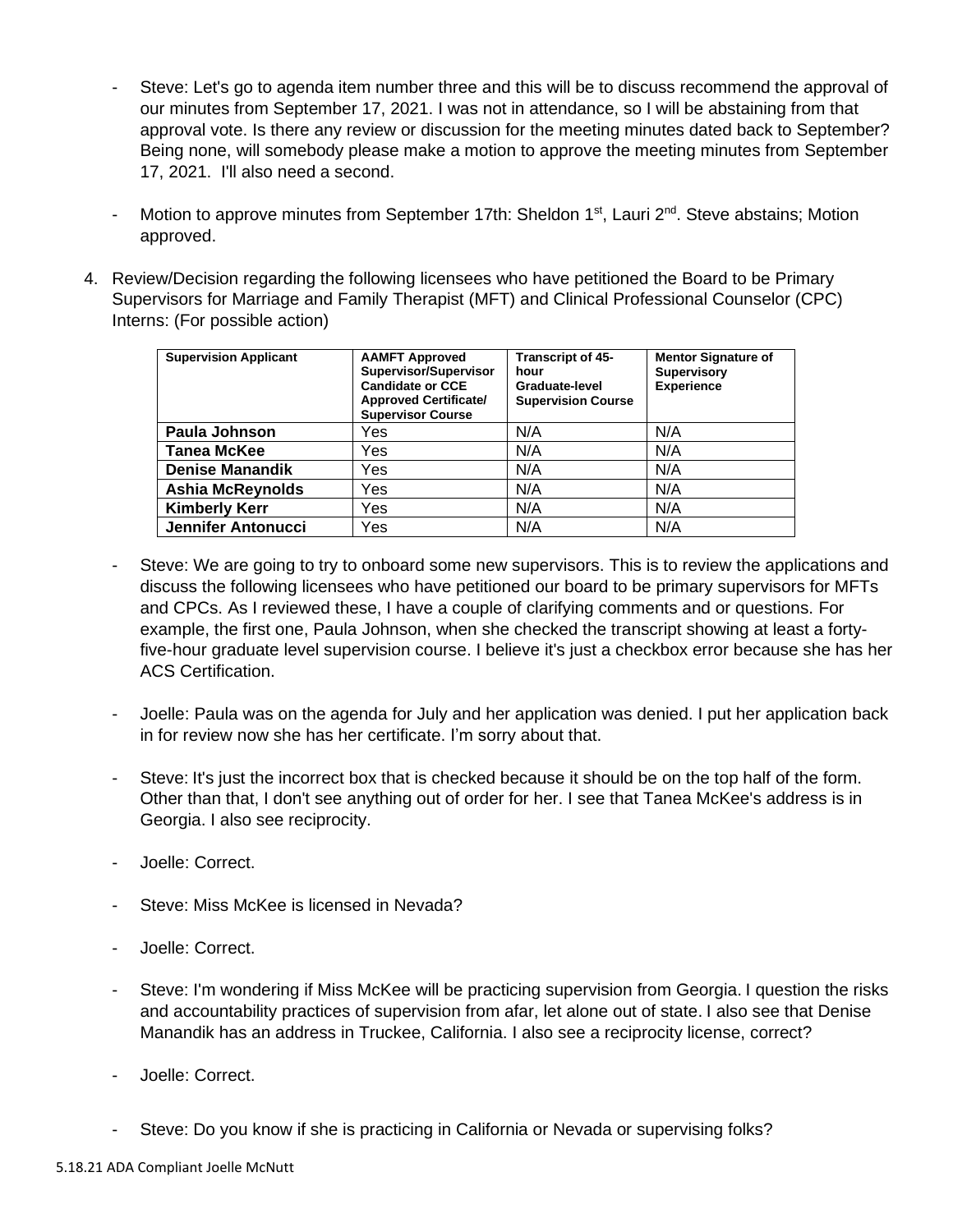- Joelle: I know that she's licensed here so she can see Nevada clients.
- Steve: Truckee is just over the hill. Denise Manandik did use our old form, so that's worth noting. You see that?
- Joelle: Yes.
- Steve: Let's be mindful of making sure we just have current forms. I didn't see any problems except for a couple of checkboxes. When people check the box for a transcript showing a forty-five-hour graduate level supervision course, that's usually a doctoral level course taught from an accredited university or at least a three credit forty-five-hour graduate course. Just dotting the I's and crossing T's. Does anybody have any thoughts to add about the panel of supervisor candidates?
- Marta: I'll just make a comment that before the pandemic hit, all supervision was face-to-face. Changes were made when the pandemic hit to include Zoom supervision, so it wouldn't be out-ofthe ordinary for somebody to be living out-of-state that far away and providing supervision in our state.
- Steve: Thank you for your thoughts. Yes, I'll always be concerned, ultimately for the safety of the public, which represents the clientele of our practicing interns. It is similar to counseling within your jurisdiction. You can provide resources and emergency services to somebody if there was a problem. I think that that concept extends to supervisory relationships. If we are supervising interns within the state, we must be able to provide immediate services to them within that state or within that area. Well. Any other thoughts about our panel of supervisor candidates?
- Jenny: Is that something that we want to maybe add administratively? For example, a location or practicing address to clarify a Nevada location?
- Steve: I think that we could clarify it, but I think in spirit, it already exists within statute. To provide services to clients in Nevada, you would have to be licensed in Nevada. By extension, a supervisor is accountable and ultimately responsible for their intern's clients. So therefore, I deduce that a supervisor must be licensed in Nevada because they have the caseload of interns. That's how I interpret it. Anybody think similarly or differently?
- Marta: I agree, Steve. There are changes with CEUs that include distance supervision so who knows what will happen in the future? Ultimately, the primary supervisor is responsible and that's a big responsibility to hold. Especially, if you're that far away?
- Steve: Agreed. In addition to the familiarity of Nevada law. Are we ready to make a motion?
- Motion to approve Paula Johnson, Tanea McKee, Denise Manandik, Ashia McReynolds, Kimberly Kerr, and Jennifer Antonucci as Primary Supervisors: Marta 1<sup>st</sup>, Sheldon 2<sup>nd</sup>; No abstentions; Motion approved unanimously.
- Steve: Welcome and thank you for helping serve Nevadans gang. This is terrific. The work begins. Thank you, Miss McReynolds. I see that you're on the call.
- Joelle: Congratulations, Aisha.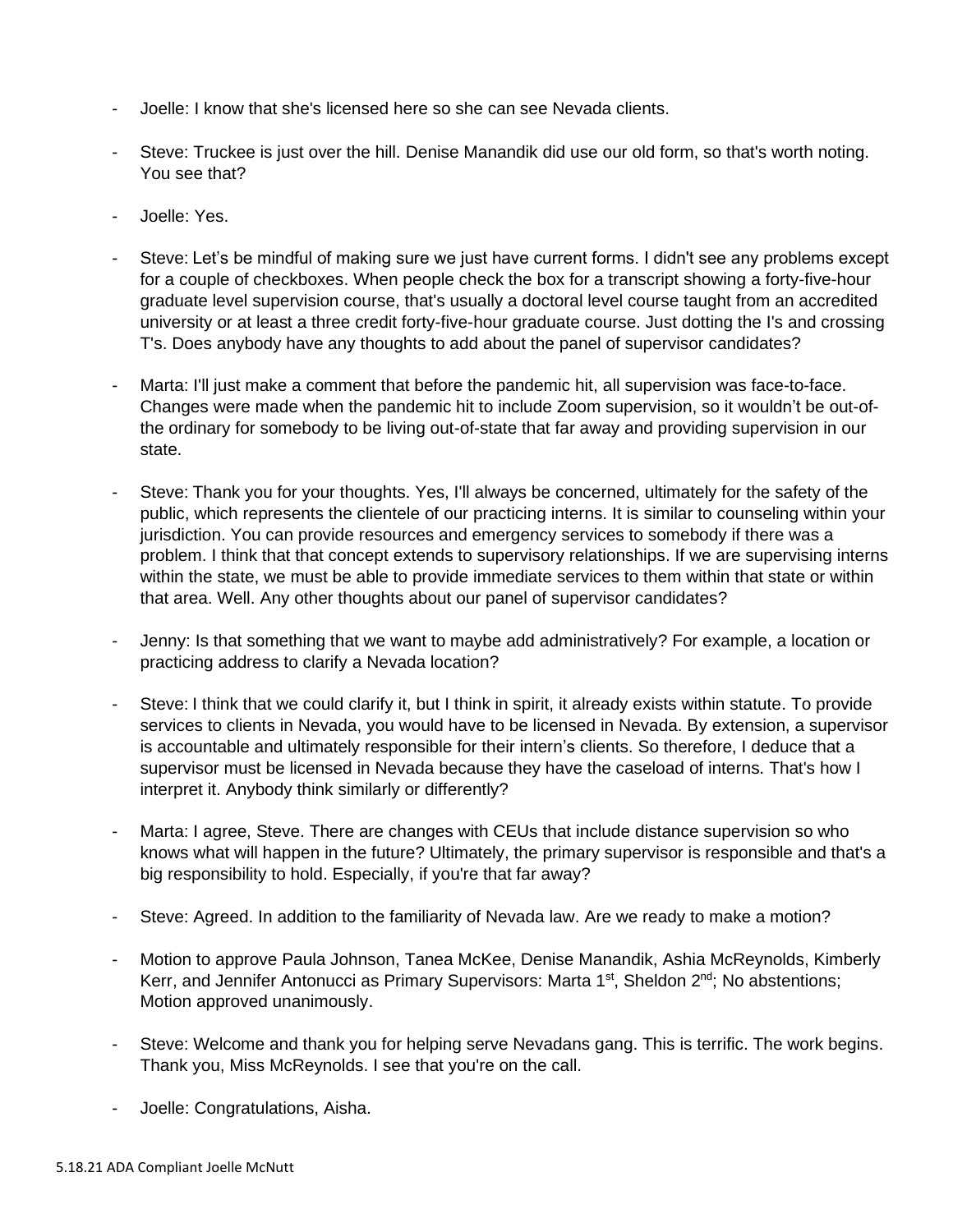- 5. Review, discussion, and possible action regarding waiver of supervised clinical practice course requirement for her MFT Intern application (For possible action) – Kisha Walker
	- Steve: This is a review, discussion, and possible action regarding waiving the supervised clinical practice course requirement for a MFT Intern application for Miss Kisha Walker. I hope that everybody had the opportunity to review the supporting documentation in detail. Joelle, you can walk us through this, or I can. It's your call.
	- Joelle: I can start and then if you want to chime in, that's fine. Miss Walker did an application in 2020 and had an academic review done for both MFT internship, as well as a courtesy academic review for CPC Internship. She did not have three courses in supervised clinical practice. She has one. In 2021 she submitted for re-evaluation of academic review, and it was determined that she only has the one course. It is in statute that the Board may consider experience in lieu of academic requirements. Miss Walker is here today to speak to her experience in lieu of those courses. She has provided documentation for you in supporting documents.
	- Steve: Miss Walker, I see that you're on the call. I'd like to ask a few questions, and I want the Board to feel welcome to ask some clarifying questions as well. Miss Walker, you are trying to start a new internship in the state of Nevada. Is that correct?
	- Kisha Walker: Yes.
	- Steve: I appreciate that you're trying to do that. I don't think we need to discuss anything from your California internship between October 2007 and October 2012 as I see the status is canceled. Miss Walker, you do not have an internship or a license in the state of California?
	- Kisha Walker: No, I moved here. I finished my hours and I worked three years in California as an Associate MFT.
	- Steve: You're hoping for credit on your transcript.
	- Kisha Walker: Yes, so I can repeat the 3,000 hours.
	- Steve: Right for your stipend work that was done. I looked up that clinic and such. Let me pass it around to the rest of the Board members to ask some questions before I continue. Otherwise, I can continue. Ok. I do have a couple of concerns with your documentation, and I apologize for being this needling. Your letters quite literally don't have signatures on them. I'm not trying to be cynical, but those don't pass my judgment on being a legitimate letter of documentation or referral. I also see that you were supervised by an LCSW. I'm not trying to defame that licensure but that isn't a licensure that traditionally gets the recognition for hours for an MFT or CPC practicum or internship. I also notice that you documented that your degree from National University and the only accreditation that I saw from what I pulled up online from your graduate degree was from Western Association of Schools and Colleges but not COAMFTE or CACREP. That's not actually what we're here to talk about as much as you're hoping for our granting acceptance of your stipend internship because what we require is 40 weeks of practical experience, which ends up being close to six hundred hours of experience. You can only substantiate about half of that. I'm not comfortable granting internship experience to a place that isn't what we see in Nevada as an approved practicum site. But again, that's my position and we work as a Board, so I'm hoping for the input and consideration from the other Board members.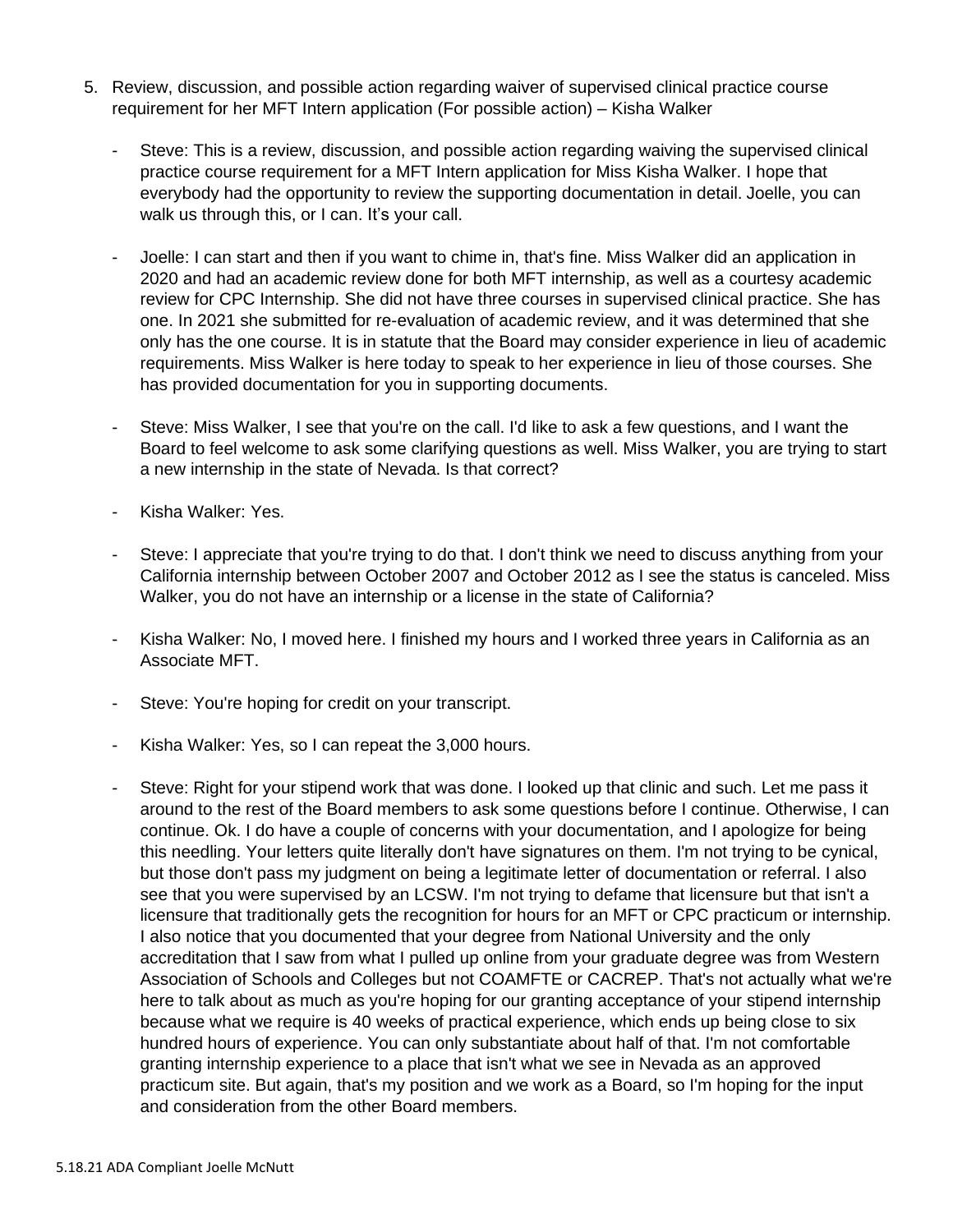- Kisha Walker: I worked my internship at UCLA Women's Center, which was for one year, and then after that I went to Shields for Families. After that, I went to Amanecer where I worked there as an MFT.
- Steve: You worked there as a MFT Intern, to be frank.
- Kisha Walker: Yes. At Shields for Families for a little bit more than a year and a half and at Amanecer.
- Steve: Miss Walker, were these locations approved practice sites from your university for practicum?
- Kisha Walker: Yes.
- Steve: We have no documentation stating that.
- Kisha Walker: East L.A. Women's Center was approved. Even though at the time our school was only requiring six months, East L.A. Women's Center required a year because of the stipend. And once I finished that, I went to working at Shield for Families as an MFT-I.
- Steve: As for the university program of study granting a particular agency as an approved practicum site for their credits, I don't see any evidence of that. I know you worked there.
- Kisha Walker: Yeah, it was approved. I received my degree from that one, I also have where everything was turned in from my supervisor and the class was approved and I was passed.
- Steve: You passed classes, yes, and I see that. You're still missing approximately half of your internship hours for that education.
- Kisha Walker: At that time in California, that's all that was required. That was back in 2006.
- Steve: Okay, I see that too and that doesn't change the fact that we require more than that in the state of Nevada.
- Kisha Walker: That was the reason why I used the experience from when I worked and before, for all of that. It was all done in trauma. East L.A. was basically PTSD and a lot of trauma and client focused and then Shields for Families was basically dual diagnosis, and Amanecer was children.
- Steve: Okay.
- Kisha Walker: I did full assessments. All DMH paperwork, everything was done.
- Steve: I see that in these letters that have been sent. And yet again, it is worth noting, that these letters aren't all signed.
- Kisha Walker: Dr. Brenda Ingram, she is listed, she's at the USC School of Medicine. She emailed it to me, and she didn't sign it. But you more than welcome to contact her. All our information is there.
- Steve: Miss Walker, that's not our role or responsibility to run down the people who wrote you letters.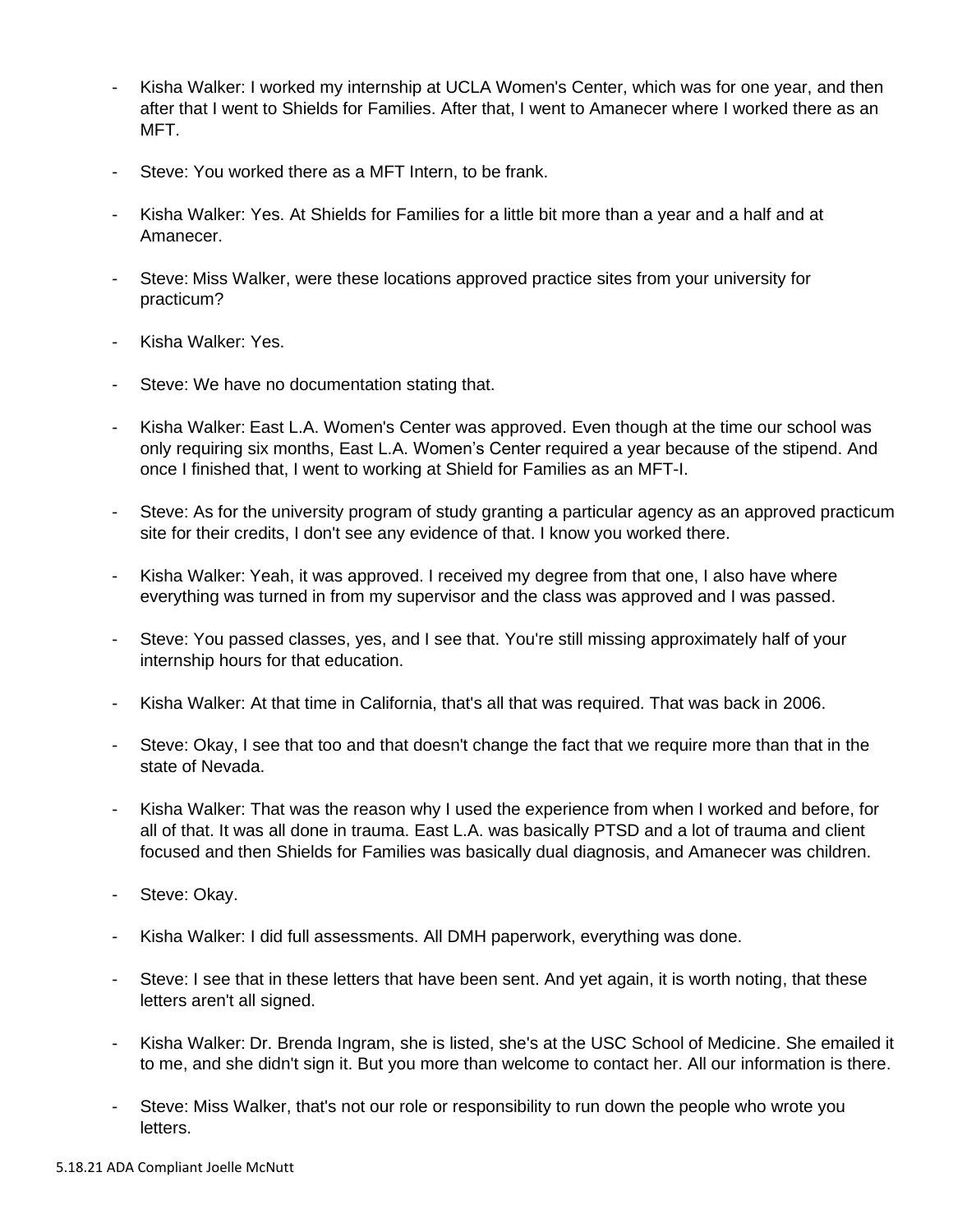- Kisha Walker: Okay.
- Steve: Board, questions?
- Sheldon: I echo those same sentiments that Steve proposed. There's some discrepancy in terms of the number of hours that Nevada requires. I went to National University way back when and I transferred from National University to another university. One of the issues that I had at National University was the lack of accreditation and the lack of clinical experience that the program offered. That's the reason why I end up having to transfer out from that program because of the accreditation standards or lack thereof. I have some concerns in regard to some of the documentation, like Steve was saying. It's hard for us to determine or to verify if we have documentation that has not been signed off on. That's another concern that I that I have.
- Steve: Thank you, Dr. Jacobs. Other thoughts?
- Jenny: I just want to make sure I'm clarifying that National University didn't have the three full terms to offer of the practicum?
- Kisha Walker: At that time, it wasn't required. In 2005/2006, it wasn't required. It was only the six months. That was all that was required at that time. Once I was completed, I went through and filed for my licensure and with the State of California board, which I was given and worked as an MFT-I. I didn't know of any other ones. Then when I came here, I went to try to do this and that's when I'm hearing about the changes. They have grandfathering and they're willing to do that if I go back to California, but I live in Nevada now and that is why I'm trying to get licensed here because of the experience. I did work for the two years, three years as an MFT-I.
- Steve: I do see that you would likely be able to be grandfathered in the state of California should you try to wake that up and pursue that. If you were fully licensed and in good standing in the state of California, the licensure by reciprocity process is quite simple. Our hands are perfectly tied. We cannot grant you a grandfathered-in consideration based on you taking coursework for California licensure back in 06. That's just a moot point for our services here. In front of us is a Board, we have the opportunity to consider whether we want to grant her stated professional experiences as credit for her additional hours of coursework.
- Marta: Back in 2005/2006, the state of Nevada requirements were the same with having to have the three courses. Every state has their own requirements and applicants when transferring or wanting to go to another state need to look at the requirements of that state, even if they're, you know, even if they're completing their degrees in another state so that they can pick up those courses to move it forward when they get to that state. Unfortunately, that's just the process that we all have had to go through. I'm also concerned in some of the correspondence that happened between Miss Walker and the Board office, and those are concerns for me to.
- Steve: Ok, Marta, I'm going to ask you to continue with that. I do recognize that you did perform the academic reviews and kick them back twice. Would you describe your concern with her correspondence with the Board?
- Marta: Just that it didn't appear with the documentation that it was professional. it was documented by Joelle that profanity was used. As a human being, I understand how frustrating this process can be. However, it's up to us to individually maintain professional and courteous correspondence. So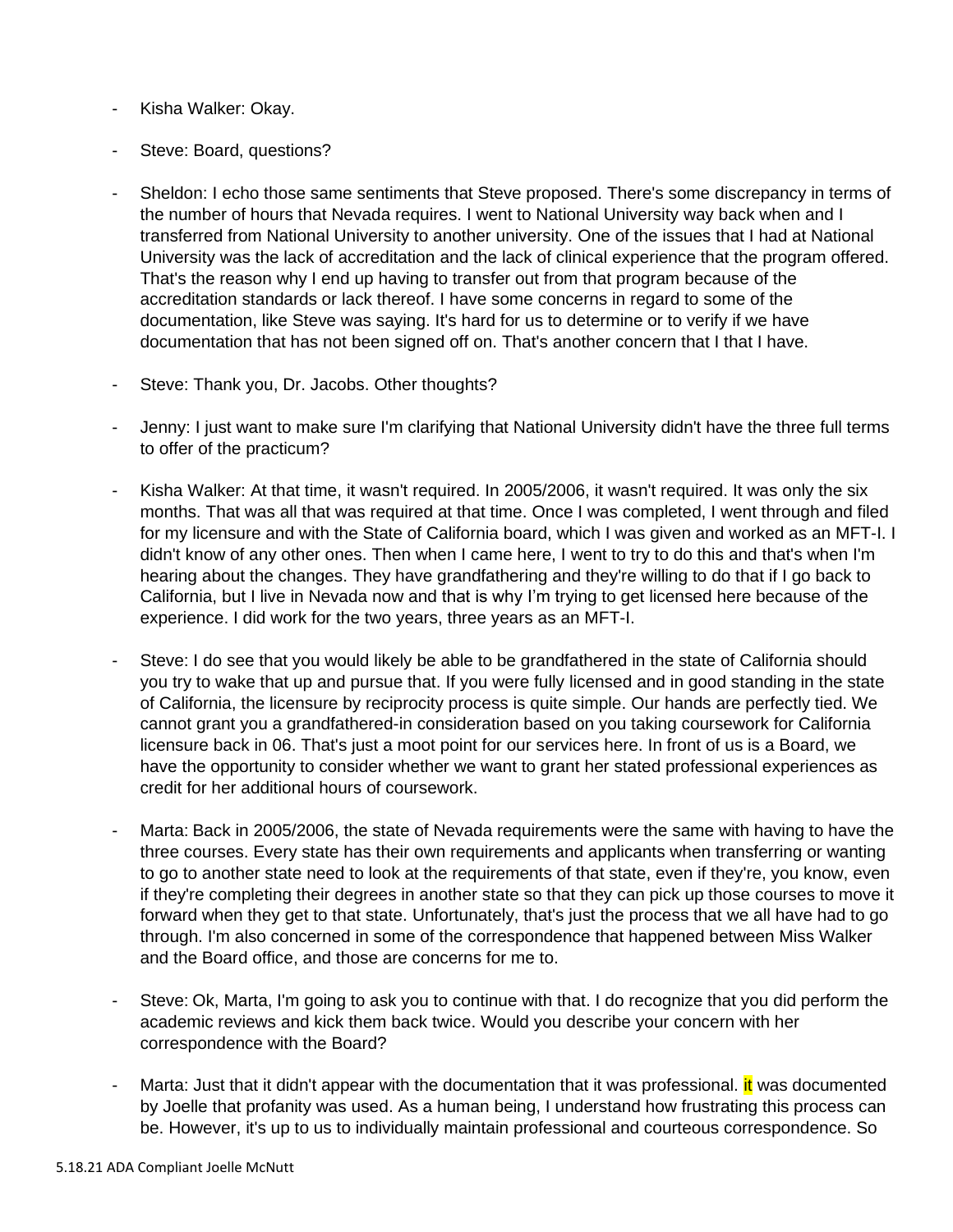that concerns me. For the academic review, I don't believe I performed it in 2020. I believe there was a MFT and a courtesy CPC that was performed. I did not do this, so I was looking at it through fresh eyes. I had absolutely no idea of any correspondence that had gone on. To me, it was just a brand-new academic review and I just saw that the requirements weren't made, I believe that I asked for several syllabi to be sent, which they were. I was able then to approve everything except the category of the supervised clinical practice. It was for the very reasons that everybody has mentioned.

- Sheldon: I want to echo Marta's sentiments in terms of the correspondence because I saw the documentation and it is concerning. We are also here as a support and I get it, it's easy to get frustrated. We've all been there. I was once a licensee and trying to get my licensure packet approved and things sometimes got lost and misplaced and that's frustrating. It was paramount that I maintain a level of professionalism. As we move forward, no matter what we decide today, I think it's important that you maintain a level of conduct that is professional because that doesn't reflect well on you when that type of behavior is demonstrated. So, I just wanted to echo those sentiments.
- Steve: Thanks to you both. Any other members of the Board want to chime in here?
- Jenny: I'll say the same thing, that it can be a really frustrating process, and I'm certainly appreciative people who want to work here in our state. With this situation, though, where we're looking at using experience in lieu of practicum classes. First of all, then I think everything needs to be really tight and above board. If we're going to be looking at years of experience, we would really need that documentation signed, verified and really tight. And secondly, as professionals, we're working with clientele, especially in this day and age, who are in crisis and many people are really needing support right now. It's our responsibility, as professionals, to come forward with a professional demeanor, and we don't want our interactions with the Board to be a reflection of how we may be with our clients. I just want to put that out there and be really mindful of that.
- Steve: Thank you, Jenny. The isomorphic process wasn't lost on me, either. Any final comments? Miss Walker, I definitely want to encourage you if you'd like to give us any more information or thoughts you're invited to right now.
- Kisha Walker: I understand. I had a lot of stress and everything else that was going on. I was taking care of my father from a distance, and I lost him. That's no reason for that and dealing with the state of Florida and trying to keep my father alive was hard.
- Steve: Of course. Any other final comments before we make a motion for this. I am not in support of passing this consideration for approval of the clinical practicum course, but I don't want to start the motion. If anybody does want to offer a motion, we can consider that. All right, I will bring a motion.
- Marta: I'd like to make a further comment before we vote. There are options for Kisha, and I am sorry for the loss of your father. There is the thought of going forward in California and then getting reciprocity since you've already done the hours. You can also pick up courses here in Nevada and complete the internship here in Nevada.
- Motion to deny Kisha Walker's request to waive supervised clinical practice course requirement for her intern application: Steve 1<sup>st</sup>, Jenny 2<sup>nd</sup>; No abstentions; Motion approved unanimously.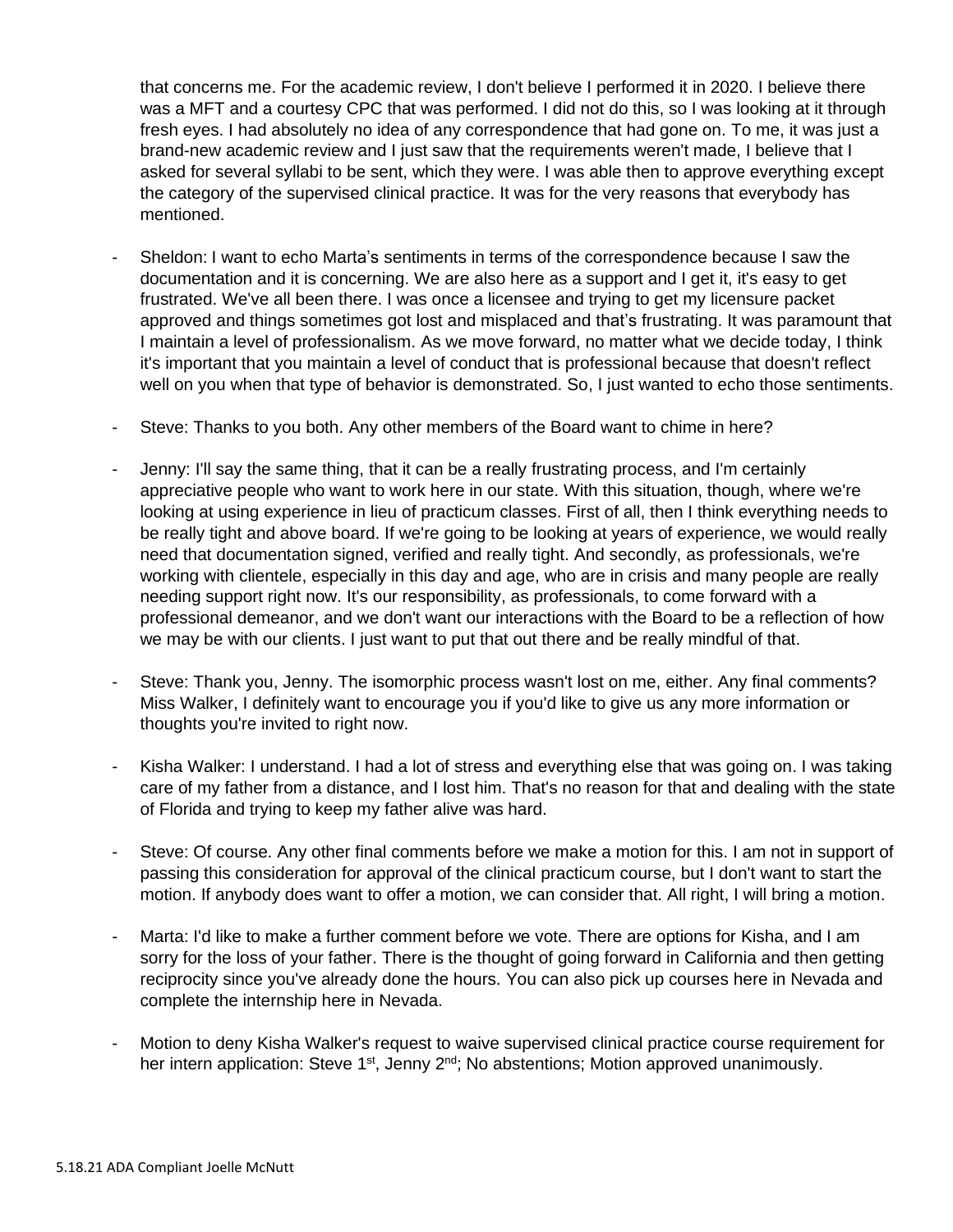- Steve: Miss Walker, you are most invited to keep pushing and come join us in the state of Nevada and help us. We'll move now to agenda item number six: review, discussion, and possible action regarding the approval of an 11th intern for primary supervision for Ramona Beasley.
- 6. Review, discussion, and possible action regarding approval of an 11<sup>th</sup> intern for Primary Supervision (For discussion/possible action) – Ramona Beasley
	- Steve: As I looked at the supporting documents, this one was articulated very specifically that there is the expectation that she will be back down to the 10 number as of January 31, 2022, as her intern has passed exam and hours should be finalized by then. Do we have any comments from the Board members?
	- Marta: Historically, we have allowed for this and because the time is so short, I don't have a problem with it.
	- Steve: Any other members?
	- Joelle: I have a comment if I might add. I did just process and review final hours for one of Ms. Beasley's primary interns so we're just waiting on payment for full licensure. There will be two spots available.
	- Steve: She just hasn't been awarded a race medal yet for crossing that finish line.
	- Joelle: Yes.
	- Steve: Got it. Good detail. I don't have any problem with this one. It looks pretty clean.
	- Sheldon: I feel the same way, Steve. I commend Ramona and all of our supervisors who take on our supervisees. It's obviously much needed. I commend her and with the timing of it, I don't have a problem. I'm always cognizant, especially for the supervisors taking on that many supervisees, of burnout and career stuff that a person may have, can be daunting for some. I think we're in a good spot, considering the timing. I'm in full support.
	- Steve: Let's have somebody move it.
	- Motion to approve Ramona Beasley's request to add an 11<sup>th</sup> intern for Primary Supervision: Marta 1<sup>st</sup>, Lauri 2<sup>nd</sup>; No abstentions; Motion approved unanimously
- 7. Review and discussion regarding allocation of intern hours (for discussion) Sara Pelton
	- Steve: Did Sara join us?
	- Joelle: Sara is not here today but she did want to have it as an agenda item so that her suggestions could be reviewed. I don't think it's actionable at this point because it would require a workshop, but she did want to make sure that the Board was aware of her suggestions.
	- Steve: Joelle, would you quickly walk us through what her suggestions are? I believe that they're very grounded. Go ahead.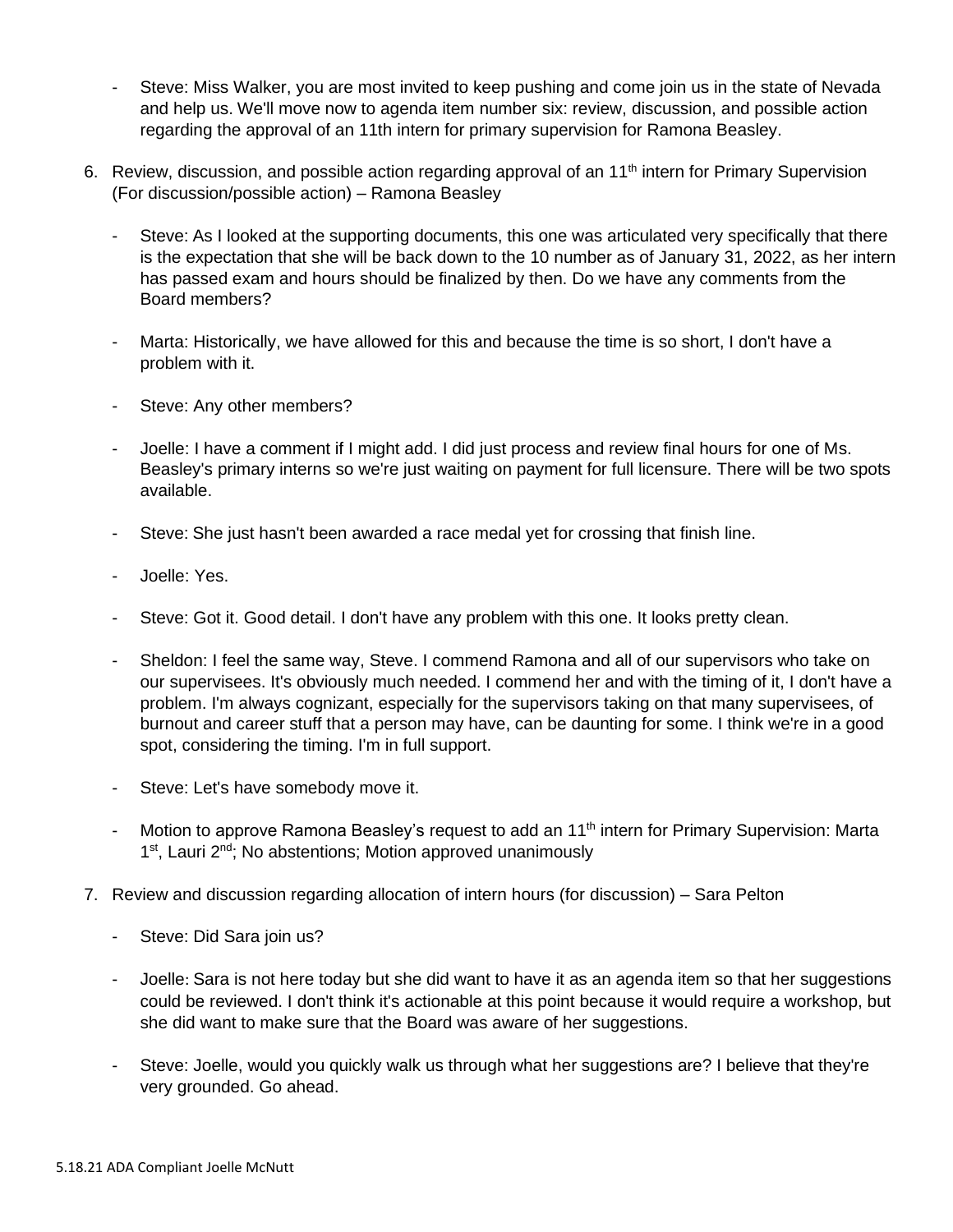- Joelle: Absolutely. She wanted to increase the number of training hours and group therapy experience hours. She would like 600 hours instead of 300 hours of group therapy experience and 200 hours instead of 50 hours of additional training.
- Steve: Great. I think this is definitely worth discussing in the coming months, but I'll get to that. We will be reviewing our codes and our regulations to see if they need to be tightened up or expanded. Super cool. We will have a greater discussion on that. We can discuss it more now if you like.
- Marta: I'm totally in favor of this. I'm requesting that we put that on the agenda for our next meeting with an action.
- Steve: The action will have to wait for our regulatory process. Yes, we will do that in the first part of 2022.
- 8. Review, discussion, and possible action regarding review of financial statements 1st Quarter FY 2021 ending September 30, 2021
	- Joelle: I have included the following reports: Profit & Loss, Balance Sheet and Bank Transactions Report. These are the standardized reports that our bookkeeper prepares for other Boards. I'm not sure in the past if your review of financials included a bank transaction report so that is new. I think overall it looks really good. Is there anything else that the Board would like to see regarding the financial reports? Are there any thoughts?
	- Jenny: I appreciate the transparency. Everything was clear and reasonable.
	- Sheldon: I was trying to decipher what the numbers in parentheses meant. Let me see. The second row, the first page under profit and loss at the top left, where it says initial licensing, license renewal and reciprocal licenses.
	- Joelle: Those are our fees. Those are the amounts.
	- Sheldon: Gotcha. Okay.
	- Lauri: Do you ever look at historical data? Year over year or quarter over quarter?
	- Joelle: I don't believe historically we have, but we could moving forward.
	- Marta: I don't remember that.
	- Lauri: Would there be value into looking at trends and where we are? What we have as reserves in comparison to other years?
	- Joelle: I do know that things changed in 2019 when the fee structure was increased, so before the Board didn't have much reserve. We do have reserves now. We have earmarked a certain amount of funds so that the Board could continue to operate. So, we do have savings. I think it would be worthwhile to do something like that. We had an increase in fees in 2019 for the 2020 renewal, which allowed us to do a lot, some of which was statutorily required, like the application processing system.
	- Steve: Ultimately discounting vets and spouses. Quite frankly, before 2019, I don't think that we would have been able to keep operating. We would have been in the red perpetually.
	- Lauri: Now that things are on the up and up, there might be an opportunity to start watching the trends and building those trend lines because if you decide that you need another administrative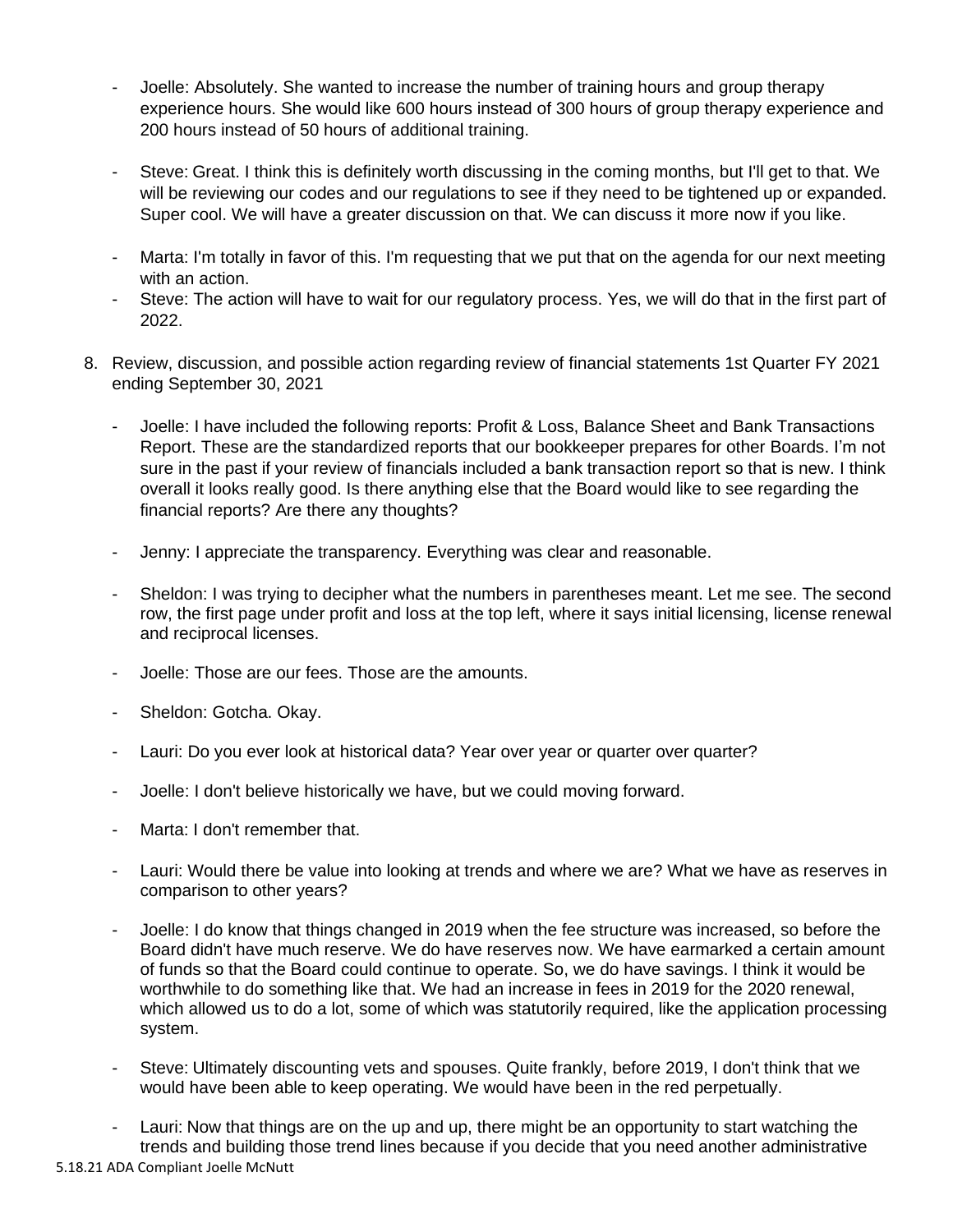person or you need to invest in a certain area, then we know what that baseline of savings looks like of what you need to keep in the bank versus what we have. You know, as an opportunity to invest in your operation.

- Joelle: Very good point.
- Steve: We'll get to our investing in operations, like Certemy here in a couple of minutes.
- Joelle: Thank you Lauri.
- 9. Report from President (Advisement)
	- Steve: First and foremost, I'm so happy to be able to be back on this platform, even though it's in two dimensions and see you all and work with you all. It is an honor to serve our professions and I've missed it, so it's great to be back with you. While I wasn't around since this summer in this context; Joelle and I communicate on quite a regular basis and we've been talking about, among other things, it's time to really scrub our regs. This is where, as Board members, we get to really go through with a fine-tooth comb NRS and NAC because we got to fill some holes. Joelle has been compiling a list of essentially just the errors and omissions within our code. It is time to really clean some of the oversights from our legislative process two years ago and great intentions of all those codes, but there are a couple of pieces that need to be tightened up. For example, proration of hours, things like that. We can't prorate hours if they're not in our codes. At the beginning of 2022, I'm asking us to work pretty hard and meet monthly. In January and February, we will meet to have Board meetings and really discuss our regs so that in March and April, we can have workshops open to the public so that again, it is as transparent as possible for all the stakeholders. After that, we will be able to adjust our regs for the benefit of not just our licensees, but ultimately our licensees practicing for our public. So that's underway, but I'm going to ask that we work the next four months.

In addition to that, Joelle and I were both on a meeting a couple of weeks ago with the Governor's office on a Friday evening. Cheers to all the people who were grinding, and it was a fairly thoughtful offering in exchange. It was a meeting about the state of mental health in Nevada and a lot of people had some interesting takes. Some people are underscoring the fact that we do, and we do not have a lot of practitioners in the state of Nevada because we have several thousand licensed practitioners, that's for sure, but the access to their care is very challenging. So those were some topics that came up. We got into the weeds about why access to care is so challenging and one point that I brought up specifically was that incentivizing clinicians and interns needs a lot of attention. For example, considerations like student loan forgiveness, especially both working in the rurals where there aren't enough clinicians. In my opinion, managed care organizations really dictate what therapy and reimbursement looks like to practitioners, and that the Governor's office has the opportunity to try to level the playing field not just for Medicaid, but for MCOs across the board to make the practice of professional counseling and therapy much more legitimized and therefore affordable. While we do have a lot of clinicians on the books as licensees, so many of them are have no access because they are private pay, or they won't take many managed care insurance plans. We're going to work hard in the first quarter, first four months of 2022 and it's going to make our lives hopefully a lot easier.

Lauri: Can I ask a question? Would it be appropriate to have me involved in the regulation discussions just so that I could familiarize myself and really learn more about that? I'm not the resident expert, but I would really like to learn more.

Steve: Absolutely, yes. Our public members are absolutely there to be objective in our regulation

Lauri: Thank you.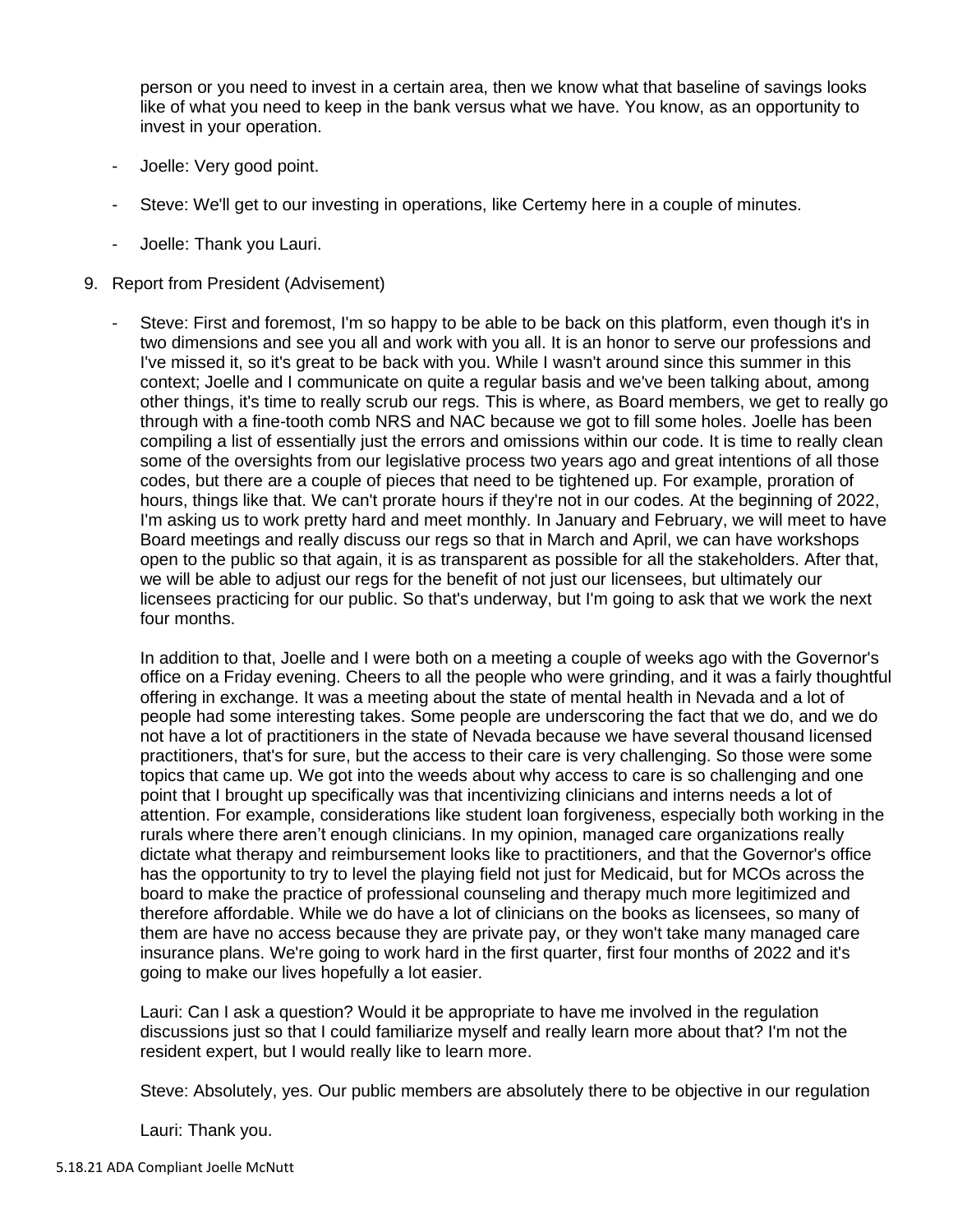Steve: Crush it and Hal, you're pretty familiar with them and we would ask that you stay familiar with our regs.

- 10. Report from Treasurer (Advisement)
	- Steve: We don't have our treasurer with us right now, but Joelle, is there anything to report there that hasn't been?
	- Joelle: We reviewed the financials in a previous agenda item. I gave Sara increased access to QuickBooks online and that is helpful to her. We stay in close communication, so everything is good on that front.
	- Steve: QuickBooks has become very expensive because its subscription based, and it goes up every year. That's a fee that we can factor in moving forward.
	- Hal: My thanks to staff on the financials. I remember years when we spent more time on financials than anything else. It was a very distracting part of our agenda and the fact that we now have things under control means we can work on the things that we need to work on rather than that.
- 11. Report from Executive Director (Advisement)
	- Joelle: During the meeting in September, Marta brought to the Board's attention the inconsistencies in the transfer of intern hours from other states. There was communication from the office that the transfer of hours from another state was up to the Primary Supervisor to determine. I was tasked to do research on what other states do and come up with a policy. We discovered that in the Adopted Regulations that were passed on February 27, 2020, that credit must not be given for experience gained by a person before the person was licensed as an intern pursuant to the provisions of NAC 641A.156. The only hours that are accepted prior to becoming an intern are the 500 direct client hours from school.
	- Steve: So, no hours outside of Nevada. So, that cleaned it up.
	- Joelle: This could be on our list of things that we that we want to change. I will say that there is huge discussion in the AASCB monthly meetings regarding the transferability of licensure, even for interns. I think Tennessee and Virginia have similar regulations that do not allow for the transfer of hours. It would be something that if you, as a Board, wanted to discuss that and change language, we could do that next year. But as it stands right now, we cannot accept hours. Any questions on that?
	- Marta: I'll just make a comment that before February 27, 2020. historically those type of hours were brought to the Board. If everything looked good inside the office, then they were just transferred and if there was any type of anomalies, they actually came to us as a Board. I would like to see us go back to that and I want to have that put on our regulatory list that we can work on that starting in January.
	- Steve: Some people have called the board the office and said, "Well, some of these have been approved in the past and now you tell them that they're not". Unfortunately, the explanation of that is once the truth of our regs was illuminated in the forefront of our minds, we can't disregard that. We have to stay within regulation. We were operating slightly askew of that. Now that we know that we can't continue to do that. So, because we know we are bound by the reg, we have to be bound by the reg. So, noted Marta. On the list for sure.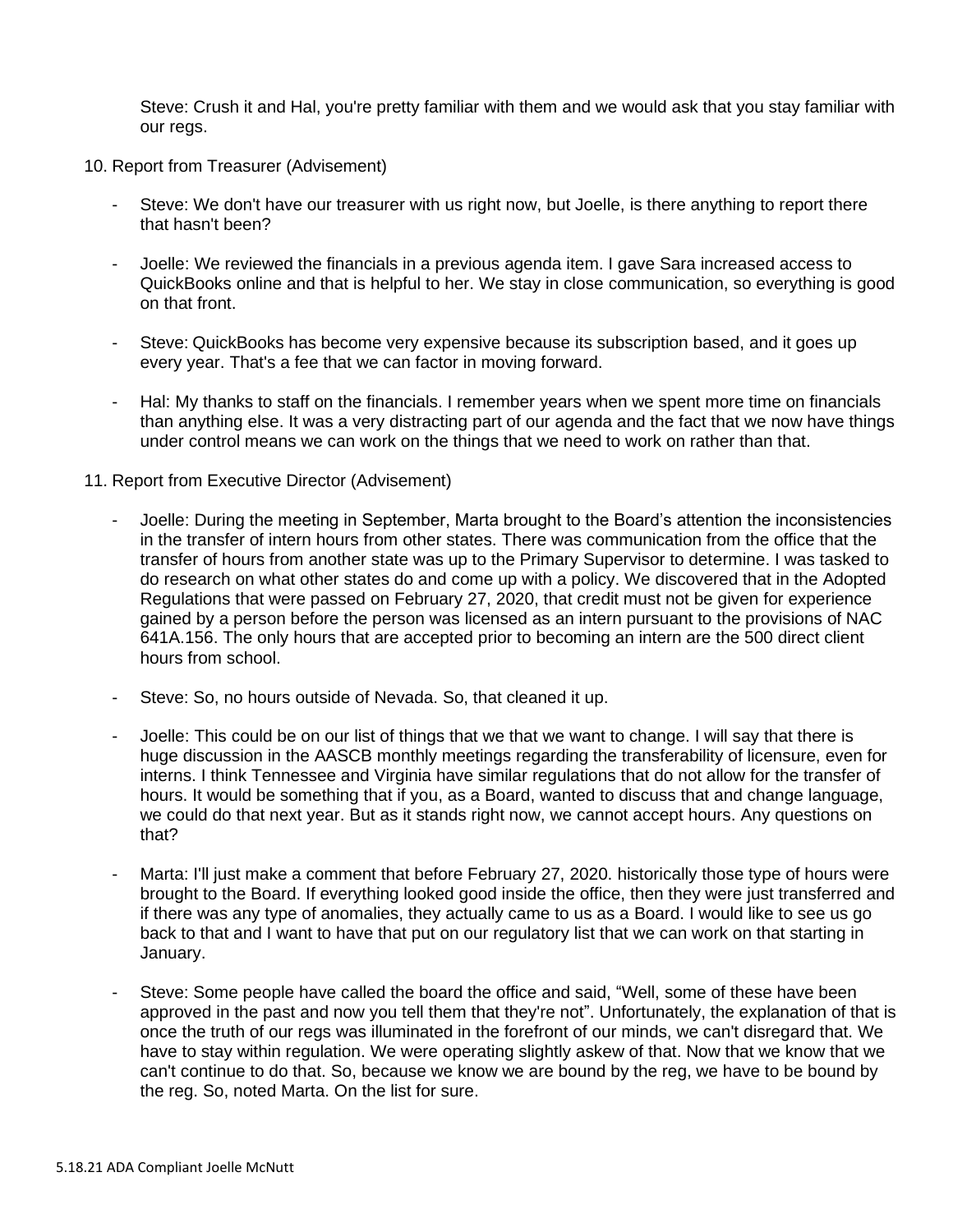- Joelle: I have been getting a lot of calls from potential applicants and inquiries from schools regarding the new Nevada academic requirements impacting graduates after August 30, 2023. Our Nevada academic standards require additional classes that are not required for programs that have COAMFTE and CACREP accreditation. In reviewing the regs, it does say that the Board will consider a COAMFTE or CACREP accredited program as fulfilling the academic requirements for licensure. So that means, regardless of whether or not a COAMFTE or CACREP accredited program has all the coursework, the Board will consider it as meeting the academic requirements. Am I interpreting this correctly?
- Steve: I believe you are. I remember when all of this was being written up. Nevada's bar was a lot higher and still, in many ways, is a lot higher than most states. This brought it generally down for the majority of the educational programs to give them the ability to come in and practice, but it didn't drop it down below that. So, if you had CACREP or COAMFTE accreditation cool, come on in. If you didn't have that programmatic accreditation, you need to rise to a pretty high bar.
- Sheldon: I'm speaking as somebody who graduated from a COAMFTE accredited program, even though specific topical areas, like grief and loss, weren't necessarily a whole course, the topic was covered extensively throughout the program. Students are still receiving education around those topical areas.
- Joelle: There's one thing that's going to require our attention for sure in in the new year, and that's going to be AB366. We talked in a previous meeting about the recordings used in training programs. Correct?
- Steve: Right.
- Joelle: We do have to write some regs regarding that. It says in AB366 that "the Board shall adopt regulations", which means that we must write regulations regarding surrounding these recordings. AB327 will go into effect on 1/1/2022. This bill requires cultural competency CEUs. All fully licensed people will need two hours of instruction relating to cultural competency, diversity, equity, and inclusion.
- Steve: Does it say per year per licensing period? If it's vague, that's work for us in January and February to see how strong we want to make that. I like four.
- Hal: Part of the problem that happens sometimes is these issues come up and get discussed and they're very important at that moment. So, we make changes and all of a sudden, we're looking at CEU requirements, which have been filled up with a lot of these specialized kinds of areas that we're concerned about. What do we have time then for other CEU with regards to advances in practice and that kind of thing? Which are also extremely important. So, we've got to take a look at what areas essentially block out other areas with good intentions. We need to have a real sense of what our licensees are being exposed to in the CEUs that we require and see how that may affect our concerns about CEUs.
- Steve: So far, if we put in for four multicultural competencies, we'd be hanging at about a third of the mandatory CEU requirements would be in the ones that we think are in the best benefit of serving the public.
- Hal: We have to have a large sense of that as we go into working on the regulations.
- Joelle: Overall, renewals are going well, and the office has already processed 350 so far. The volume of calls and inquiries is obviously increasing and probably will increase as the month closes. I talked with Erica last Friday and their tech support team is working overtime. There are multiple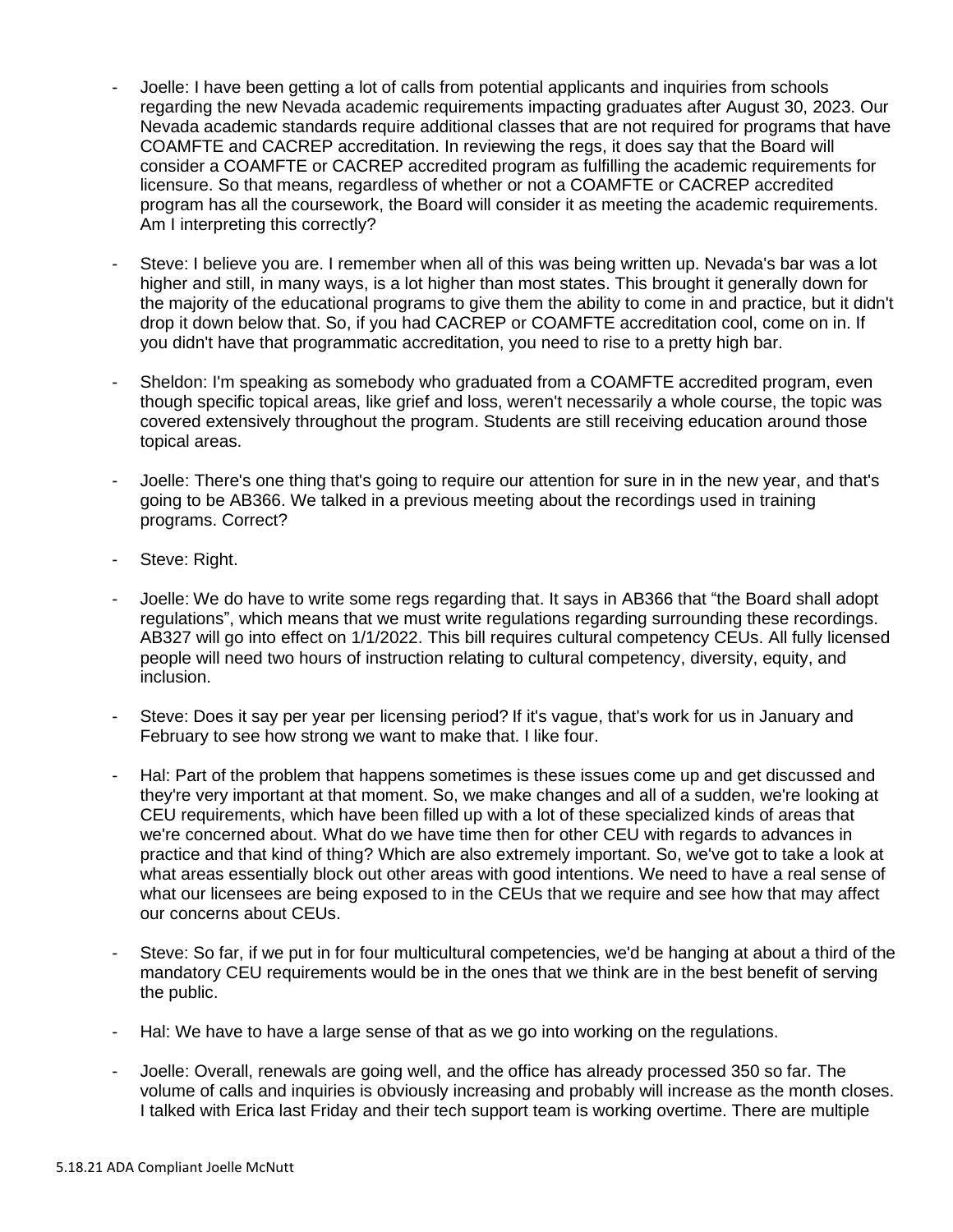ways to access assistance. It takes me no time at all to process and actually issue a license, which is brilliant.

- Steve: Some minor bumps and mild learning curves.
- Joelle: People are getting the help that they need. I included the productivity spreadsheet for your review. We're in the middle of our financial audit for last fiscal year. The auditors have finished their internal controls interviews with Steph, Sara, and me. All the intern hours have been entered from the last reporting period. One other point I want to make about the Governor's Roundtable meeting is that the Governor's Assistant ran that meeting and listened to everything that was said and summarized the points beautifully. From an operational standpoint, I was able to give him numbers in terms of how many people are on the registry and practicing across state lines. It was a good meeting overall. Since the start of the pandemic, the office has given clinicians the information on how to be licensed in our state via reciprocity.
- 12. Report from Senior Deputy Attorney General Henna Rasul (Advisement)
	- Henna: I want to re-emphasize the email that Joelle sent out recently about being at the two-day hearing in January, which may or may not occur, but we would like as many of you there as possible.
- 13. Discussion regarding future agenda items and possible future meeting dates:
	- Friday, January 21, 2022 @ 9:00 AM (Public Meeting)
	- Friday, February 18, 2022 @ 9:00 AM (Public Meeting)
- 14. Board member comments
	- Sheldon: I'd be remiss to not mention the mental health crisis that we're in, especially amongst our youth and I guess not only in our state, but nationwide. I'm glad to hear that you were able to attend that roundtable with the Governor's office because there's a lot of discussions going around regarding the state of mental health in our state. I'm hopeful that we can address the issues that we are experiencing. I'm confident moving forward that we will right this ship and get it rectified. I just wanted to mention that that we are in a state of crisis.
	- Steve: Indeed.
- 15. Public comment.

No vote may be taken upon a matter raised during a period devoted to public comment until the matter itself has been specifically included on an agenda as an item upon which action may be taken. (NRS 241.020)

- Brighid Fronapfel: Expressed concerns about the academic review process and requested an opportunity to speak to the Board about her application.
- Steve: Thank you, Brighid. If somebody wants to have a formal agenda review of their application and then the academic reviews will be more fully presented at that time. I'm inviting you to ask our Executive Director to put you on an agenda in the new year.
- Kimberly Schwartz: Outlined her experience with the internship process including being advised after relocating here that hours she accrued in other states would not be applied to her required internship hours for licensure in Nevada. She expressed concerns that this would discourage other individuals from applying for internship in Nevada at a time when mental health providers are desperately needed.